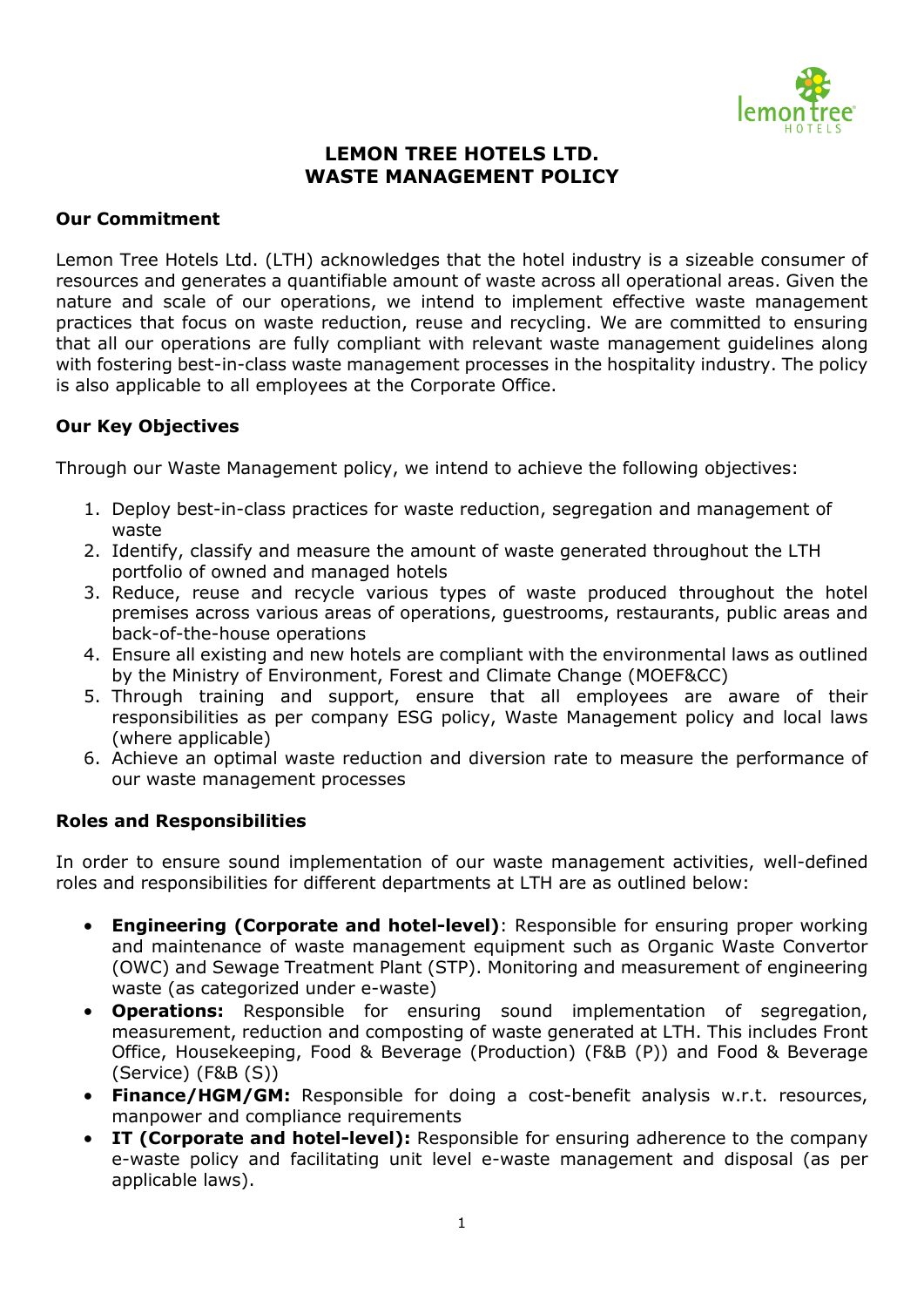

### **Waste Management at LTH**

Waste management is an integral component of LTH's day-to-day functioning and is regarded as a key focus area of the company. LTH intends to reduce waste through appropriate and sustainable waste minimization techniques. Key components include:

### **1. Waste Segregation, Classification and Disposal**

LTH understands that it is extremely critical to categorize the types and quantity of waste produced to ensure it is managed properly. To implement effective waste segregation and management, LTH has classified waste into different categories depending upon their composition and where they are generated. Further, LTH ensures that waste is handed over to authorized vendors in a legally compliant, safe and responsible manner.

#### **2. General Waste Management and Disposal**

As a sustainable and responsible hotel company, LTH believes in processing its own waste and contributing to the circular economy.

In alignment with our vision, we are working on a pilot towards sound on-site treatment of waste generated by us. We are evaluating the installation of a biogas plant at larger hotels i.e. based on the average daily organic waste generated. This is in addition to the currently operational OWC equipment that is used for composting (kitchen waste < 100 kgs per day).

#### **3. E-Waste Management**

Sound e-waste management plays a key role in preserving ecological balance and in reducing waste sent to landfills. LTH believes in safe recycling of outdated IT and electronics equipment along with ensuring safe management of toxic chemicals such as lead and mercury. LTH strives to ensure that all IT assets, throughout their lifecycle spanning from buying to disposal should be managed in compliance all environmental norms and best practices. Further, LTH endeavours to procure IT assets from certified partners who follow responsible e-waste management practices themselves.

#### **Way forward**

LTH to strengthen its commitment towards waste management and reduction of its environmental impact by undertaking the following:

- **Ownership:** Process formulation with Senior Vice President (SVP) Operations and Engineering/Housekeeping/F&B (Measurement/Production)
- **Employee Training**: Extensive Learning & Development (L&D) interventions to drive minimization, segregation and waste management across all levels – from the 'Chairman to the Doorman'
- **Guest Engagement**: Engage and communicate with guests regarding the waste management initiatives and impact on the environment
- **Communication:** Use of internal and external sources of communication to create awareness about the company's waste management initiatives